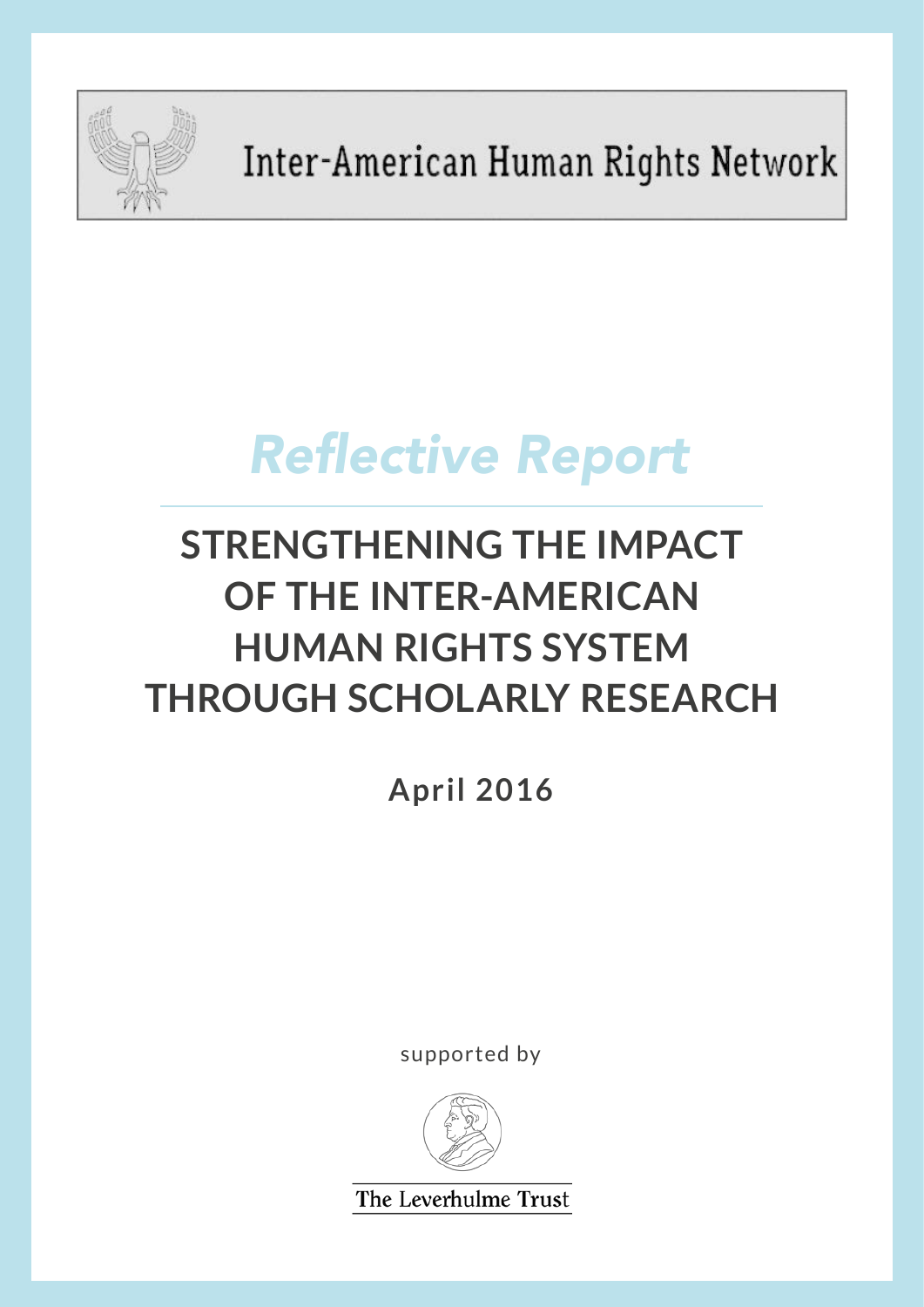## **EXECUTIVE SUMMARY**

This Report contains the collective fndings of the Inter-American Human Rights Network, a multi-disciplinary group of international scholars of the Inter-American Human Rights System (IAHRS) brought together to gain richer insights into three sets of issues with particular salience for the IAHRS:

**1. Compliance and Impact:** The IAHRS has significant and demonstrable positive effects on domestic human rights that go beyond state compliance in individual cases. While 'impact' is shaped by a number of factors, research indicates that the IAHRS is likely to be most effective where its various mechanisms are employed in a coordinated fashion; where domestic actors utilise its rulings and precedents to further their own efforts to bring about national-level policy change; and where its decisions attract significant media attention.

**Institutional Politics:** The IAHRS has confronted multiple and consistent  $\blacktriangle$  confronted challenges to its institutional development since its inception. Yet, the IAHRS has expanded as human rights organisations have strengthened, as its jurisprudence has accumulated and as the System has built up its institutional legitimacy over time. As the impact of the IAHRS grows, so, too, do the political challenges to its authority. The IAHRS will need to adapt and innovate if it is to maintain its impact on rights protections in the region.

**3. Cross-Regional Comparison:** There is an increasing demand for learning and diffusion between regional human rights regimes. Increased cross-fertilization of regional standards has the potential to advance human rights protections, meaningful judicial dialogue and academic research. There is a largely unexplored potential to learn broader lessons from comparisons of implementation mechanisms and best practices in different regional contexts.

The Report concludes with a formulation of a future research agenda and a set of concrete contributions that scholars can make togenuinely strengthen the IAHRS.

# **OVERVIEW OF THE NETWORK**

The Inter-American Human Rights Network (the Network, hereinafter) was formed in June 2014 with funding from the Leverhulme Trust to promote collaborative inter-disciplinary research into the development, effectiveness and impact of the Inter-American Human Rights System (IAHRS). Network members are all leading or emerging scholars of the IAHRS from the Americas, Europe and Africa. Since its formation, the Network has held a series of workshops – at the Instituto de Investigaciones Jurídicas, Universidad Nacional Autónoma de México, and Instituto Tecnológico Autónomo de México (Mexico); the Institute of the Americas, University College London (UK); and at the Human Rights Centre, Ghent University (Belgium) – which brought together scholars and practitioners to debate a range of topics relating to the operation of the Inter-American and other regional human rights mechanisms.

The method of working together has been to pool together the diverse and varied methods, findings and insights of Network scholars and practitioners in order to gain leverage on analysis of certain fundamental issues. In this way, studies born of the discipline of political science in Brazil, for example are put into conversation with Mexican legal scholars or US historians, yielding a richer understanding than could be gained from any single discipline on, for example, the question of the impact of the IAHRS. The strength of the Network is in bringing together distinct projects, scholars and practitioners, and encouraging debate between them. Ours is a 'meta project' in this sense. In other words, we have not collectively embarked on a defned research project, and we are not here reporting the findings of a particular study. Rather, we have sought to combine a range of insights from a variety of scholars on three issues with particular salience for the IAHRS, and for human rights in the Americas more broadly: compliance and impact; institutional politics; and cross-regional comparison.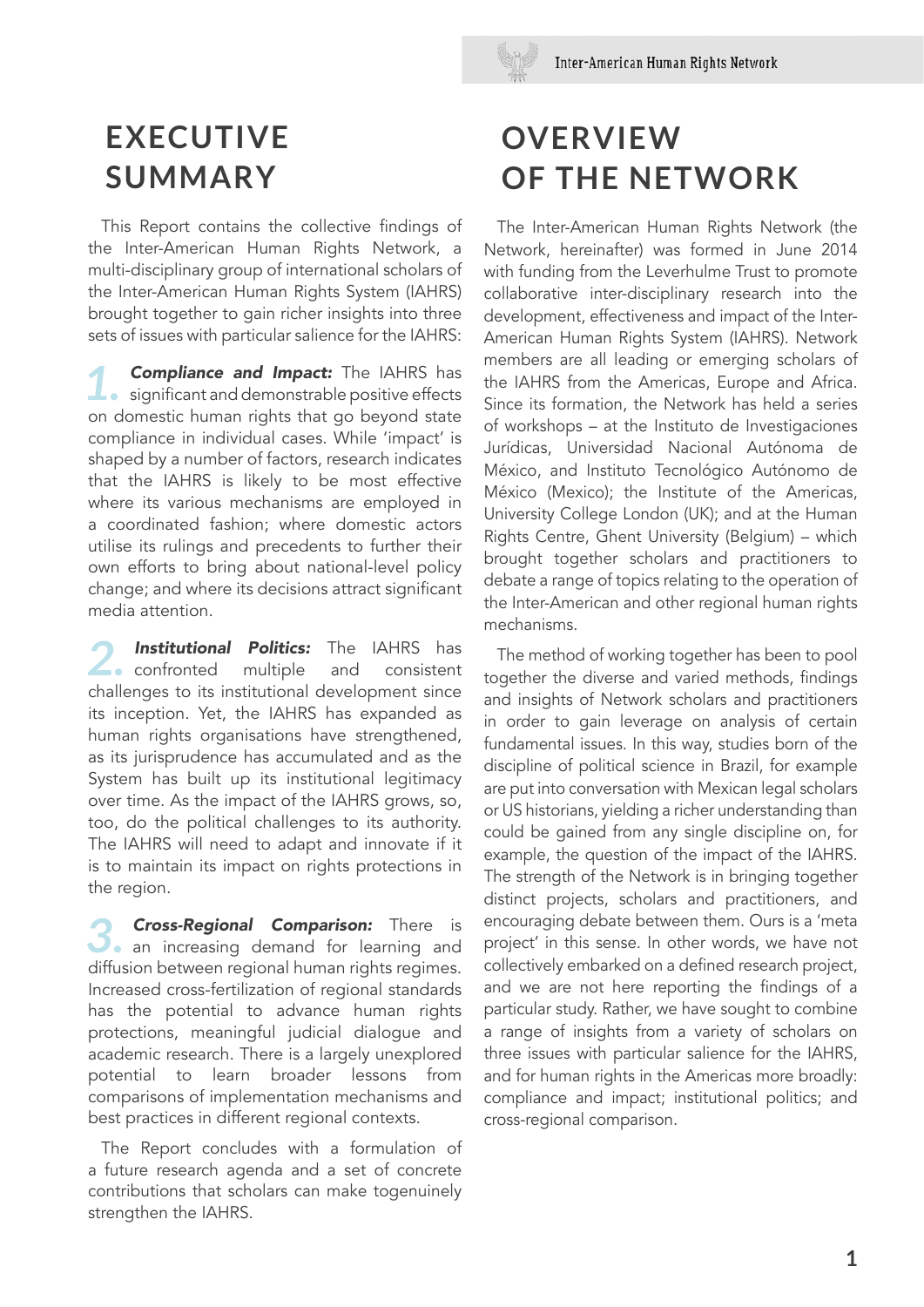# **#1** ASSESSING COMPLIANCE

**Summary:** Assessing the impact of the IAHRS has been one of the consistent research themes of the Network. While 'impact' is shaped by a number of factors, research indicates that the IAHRS is likely to be most effective where its various mechanisms are employed in a coordinated fashion; where domestic actors utilise its rulings and precedents to further their own efforts to bring about nationallevel policy change; and where its decisions attract significant media attention. The Network's research on the topic of impact has focused on approaches to assessing compliance and other impacts, and on understanding the role of domestic actors in facilitating impact.

## **Key point 1: The Inter-American System has significant and demonstrable positive effects on domestic human rights**

There are significant differences in patterns of compliance with the IAHRS. A major challenge in assessing compliance with IAHRS decisions is the absence of adequate data to allow for the development of reliable indicators and measurements of the effects of the System. This is a particularly pressing problem with regards to mechanisms such as precautionary measures and friendly settlements, where data is even less available than for other areas, such as Court judgments. Based on the available data, research by the Network has empirically demonstrated that general compliance rates with both the Commission and the Court are very low. Partial compliance with the System's rulings and recommendations are a common outcome, meaning that states will comply with some of the IAHRS' requirements but not all of them. Such findings are regularly seized upon to highlight a 'compliance crisis' within the IAHRS, in which governments in the region frequently refuse to abide by, or simply ignore, the rulings and orders issued by the Inter-American Commission and the Inter-American Court.

Focusing exclusively on the IAHRS' general compliance record conceals the important effects that the System has on domestic human rights.

Although the 'compliance crisis' of the IAHRS is real, there is significant variation in compliance patterns across mechanisms and orders. Complementarity of IAHRS mechanisms also has positive effects on implementation and impact. Research highlights in this area include:

Significant variation in 'compliance pull' is manifested between different IAHRS mechanisms. For example, states tend to comply more readily with the provisions of friendly settlements than they do with the rulings of the Inter-American Court. Research indicates that this is explained by the fact that states have agreed to undertake remedial action during a negotiation process, rather than having it imposed upon them by a court ruling.

The higher the degree of complementarity between mechanisms, the greater the effects. The potential impact of the IAHRS is greatest when the IAHRS mechanisms are used in a coordinated fashion and as part of a coherent strategy. A notable example of this has been in the area of women's rights where the IAHRS has used all the various instruments at its disposal, including treaty-making (the Inter-American Convention on the Prevention, Punishment and Eradication of Violence against Women, "Convention of Belém do Pará"), rapporteurships, in-country visits, the petitioning process and Court rulings to achieve highly significant outcomes. When used strategically and in tandem, the System's mechanisms can be mutually reinforcing and amplify the impact of one another. Impact has been more muted when the mechanisms are used in isolation.

The concept of 'compliance' does not capture the full impact of the IAHRS on domestic human rights. The research conducted by the Network demonstrates that there are multiple ways in which the IAHRS matters that are not captured by traditional compliance models. In particular, the Network's research has highlighted the important conceptual and empirical difference between compliance with a particular ruling and the impact of that ruling, as well as the impact of the IAHRS more broadly. For some, the patchy compliance record demonstrates the limited impact of the Inter-American System in ways that undermine its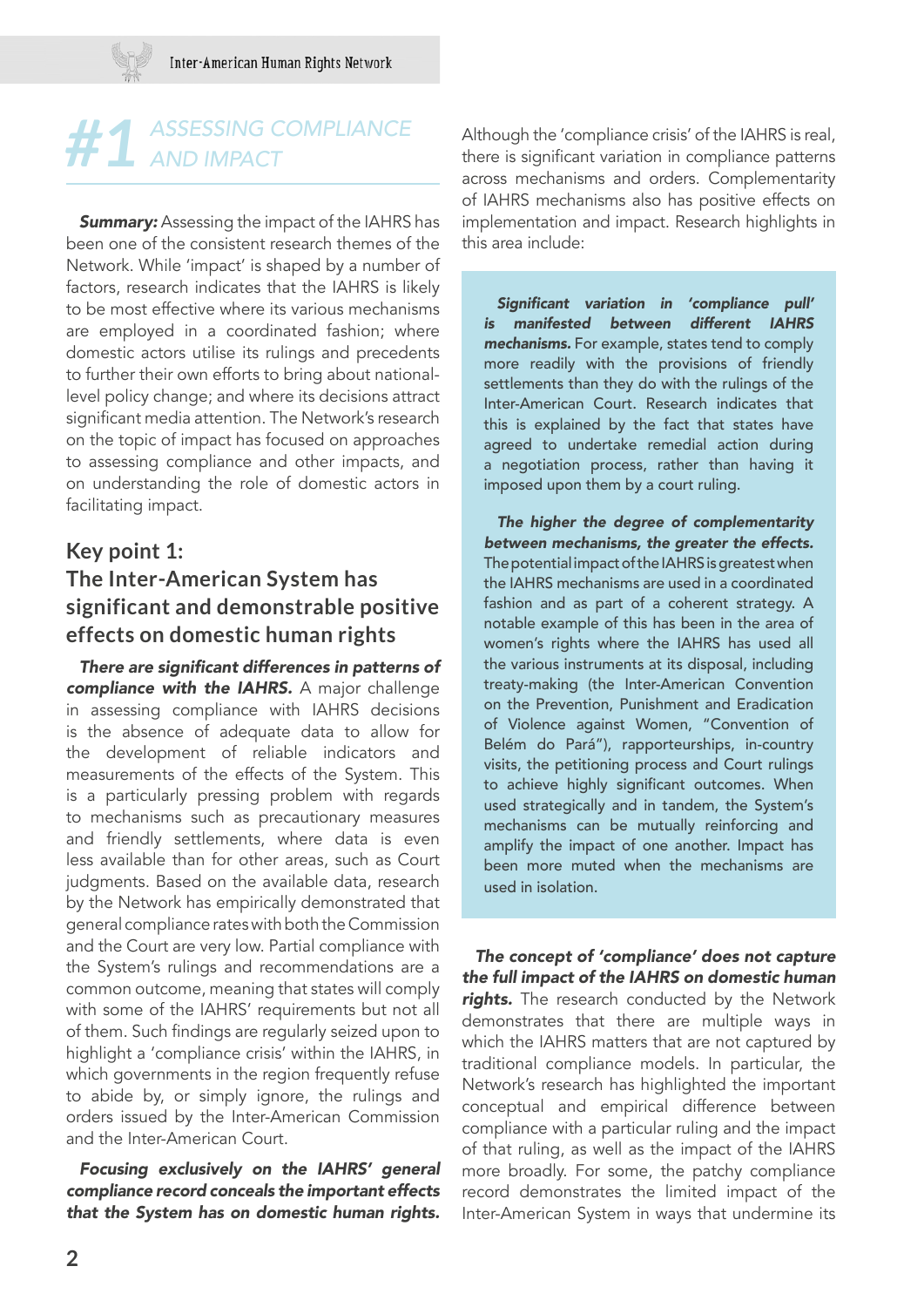

legitimacy and authority. Nevertheless, there is an increasing demand for the IAHRS, as demonstrated in the rising number of complaints submitted against states by individuals and organisations across the region. Indeed, the demand for the System has never been higher as its caseload continues to increase year by year. This suggests that there are significant 'extra-compliance' effects of the IAHRS that merit closer scrutiny. Network scholars, in their assessments of little-studied cases of friendly settlements, precautionary measures, as well as strategic litigation by human rights organisations, have consistently confrmed the existence of such effects, which reach beyond the degree of state compliance in individual cases.

## **Key point 2: The impact of the IAHRS is facilitated by domestic actors and institutions**

The interaction between the IAHRS and domestic constituencies determines the **System's impact.** Understanding the factors that determine the impact of the IAHRS is particularly important given the absence of effective enforcement mechanisms by the political organs of the Organization of American States (OAS). Human rights practitioners and policymakers have been forced to turn their attention elsewhere for ways to strengthen the impact of the IAHRS. The Network's research has identifed the important role that domestic actors and institutions can play here. Network scholars have studied the interaction of the Commission and the Court with organised civil society, state institutions, domestic judiciaries and the media. The research suggests that there is variation, not only across states in their willingness and ability to comply with the IAHRS, but also across domestic institutions within any particular state.

#### Organised civil society has become the lifeblood of the IAHRS.

Human rights organisations (HROs) play an increasingly important role in nearly all IAHRS activities. Network research shows that the IAHRS has had a highly significant impact on rights advocacy strategies in Latin America, and that HROs' domestic mobilisation around

IAHRS mechanisms has advanced the realisation of human rights. While the use of the System by HROs is a positive development, Network debates have also highlighted that IAHRS stakeholders need to be mindful that the interests of HRO petitioners may not always perfectly coincide with those of victims. While HROs often pursue actions and reforms that aim to bring about structural human rights reforms, victims may prioritise obtaining remedy for their own suffering. These divergent aims could adversely affect victims' confidence in the ability of HROs, and the IAHRS more generally, to address their areas of greatest concern.

#### State institutions are crucial actors in the effective implementation of IAHRS rulings and standards.

Recent scholarship has highlighted how international human rights institutions rely on different state constituencies both to garner compliance with particular judgments, and to make human rights relevant in domestic politics. Network research has brought this insight to bear in studies of the Inter-American Court in particular. Due to its creative remedial regime that emphasizes equitable relief, the Court frequently issues orders that require action from state actors other than the executive. This creates unique opportunities for the Court to have interactions with, and to try to infuence the behaviour of, many different types of state institutions – much more than other international courts. States are not monolithic entities and there is often a degree of divergence – both within and between the different branches of government – regarding the relative weight institutions ascribe to human rights considerations. Network research demonstrates that embattled 'pro-rights' constituencies in some contexts have utilised rulings, statements and legal precedents set by the IAHRS to lend international weight to their efforts to bring about domestic policy change. Where utilised effectively, recourse to IAHRS instruments can help shift the

balance of power in favour of domestic prorights constituencies. Network research

> has examined the role of National Human Rights Institutions (NHRIs), legislatures, prosecutors and military judicial system actors, among others, in strengthening the domestic impact of the IAHRS.

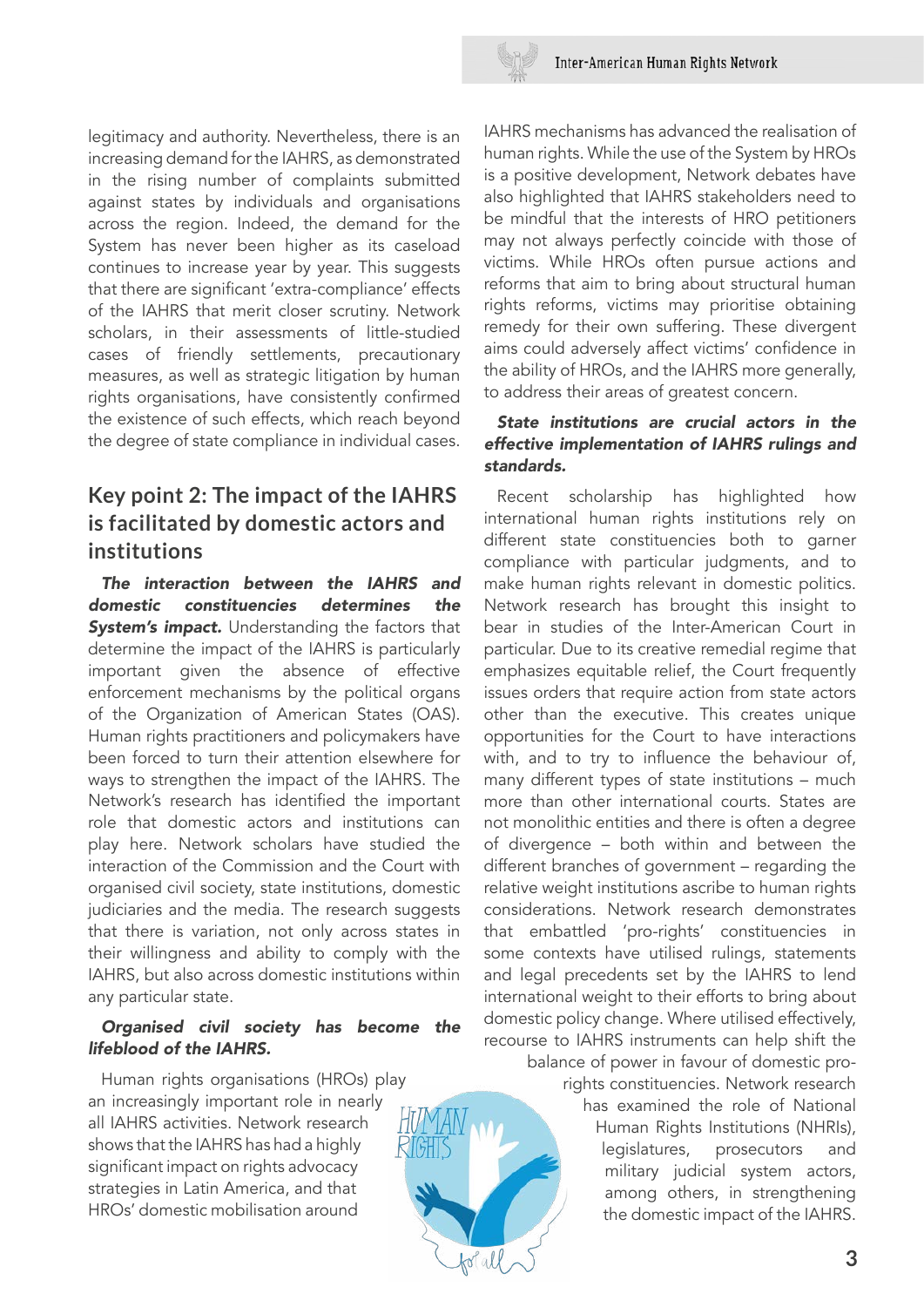With regards to NHRIs, specifically, Network scholars have shown that there is ample scope for strategic alliances between the IAHRS and credible and effective NHRIs, often known as Defensorias del Pueblo, in processes of implementation.

#### Domestic judiciaries are increasingly in the spotlight following far-reaching doctrinal developments by the Inter-American Court.

A unique aspect of the Inter-American Court's relationship to domestic judiciaries is the doctrine of conventionality control, which says that all state actors must review laws under the American Convention, and not apply laws found to be in violation of it. Through this doctrine, the Court seeks to enlist all state actors in monitoring compliance with the Convention, as interpreted by the Court. Conventionality control has the potential to extend the shadow of the Court far beyond its relatively small docket. Network scholars have been able to bring empirical data to bear on the question of how conventionality control works, noting how it is constrained by the institutional limits of the Court, the capacity of and resources available to domestic judiciaries, as well as the politics of distinct state actors on the ground.

#### The media is an important, yet often overlooked, actor infuencing the domestic impact of the IAHRS.

The extent of traditional and social media coverage generated by IAHRS activities has a significant infuence on the domestic impact of the system. Network research and debates have highlighted that media attention helps raise awareness of particular rights issues, and has often increased pressure on authorities to comply with IAHRS decisions, or to rectify human rights problems at both the individual and structural level. This tends to be the case for rights issues where the public is already convinced of the need for change. In contrast, coverage of more contentious issues, such as prisoners' rights, has done little to persuade more sceptical populations and officials of the need for reform. Media interest has generally been highest for the rulings of the Inter-American Court, with more limited coverage of developments in other areas, such as friendly settlements and precautionary measures. As such, the structural impact of these alternative mechanisms is often more limited in scope than Court rulings, even though compliance rates may indeed be higher.

# **#2** THE POLITICS AND PRACTICE OF INSTITUTIONAL AND LEGAL CHANGE

**Summary:** The IAHRS has confronted multiple and consistent challenges to its institutional development since its inception. Yet, the System has expanded as human rights organisations have strengthened, as its jurisprudence has accumulated and as the System has built up its institutional legitimacy over time. Although the most recent reform process – the so-called 'strengthening process' – has now concluded, the IAHRS continues to face a number of challenges, and it will need to adapt and innovate if it is to maintain its impact on rights protections in the region. The Network's research and activities in this area have focused on the factors that explain the institutional expansion of the IAHRS since its creation, resistance to the IAHRS, historical perspectives on the System's institutional development, and practices of institutional and legal innovation and adaptation.

#### **Key point 3:**

### **The drivers of institutional change at the IAHRS are a combination of structural and agency-driven factors**

Broad structural factors have shaped the institutional development of the IAHRS. The IAHRS has gradually expanded the scope and scale of its actions, developing from a quasijudicial entity with an ill-defined mandate to a legal and judicial regime, which formally empowers individuals and groups to challenge the human rights performance of states in the Americas. Numerous factors have encouraged this expansion, including broad structural political changes in the region of Latin America (political democratization). The development of the IAHRS also has been facilitated by constitutional reforms in countries across the region, which, in turn, have led to the widespread incorporation of international human rights standards, including those developed by the IAHRS, into national systems.

Agency matters as well. Network research indicates that agency-driven factors also offer powerful explanations for the institutional changes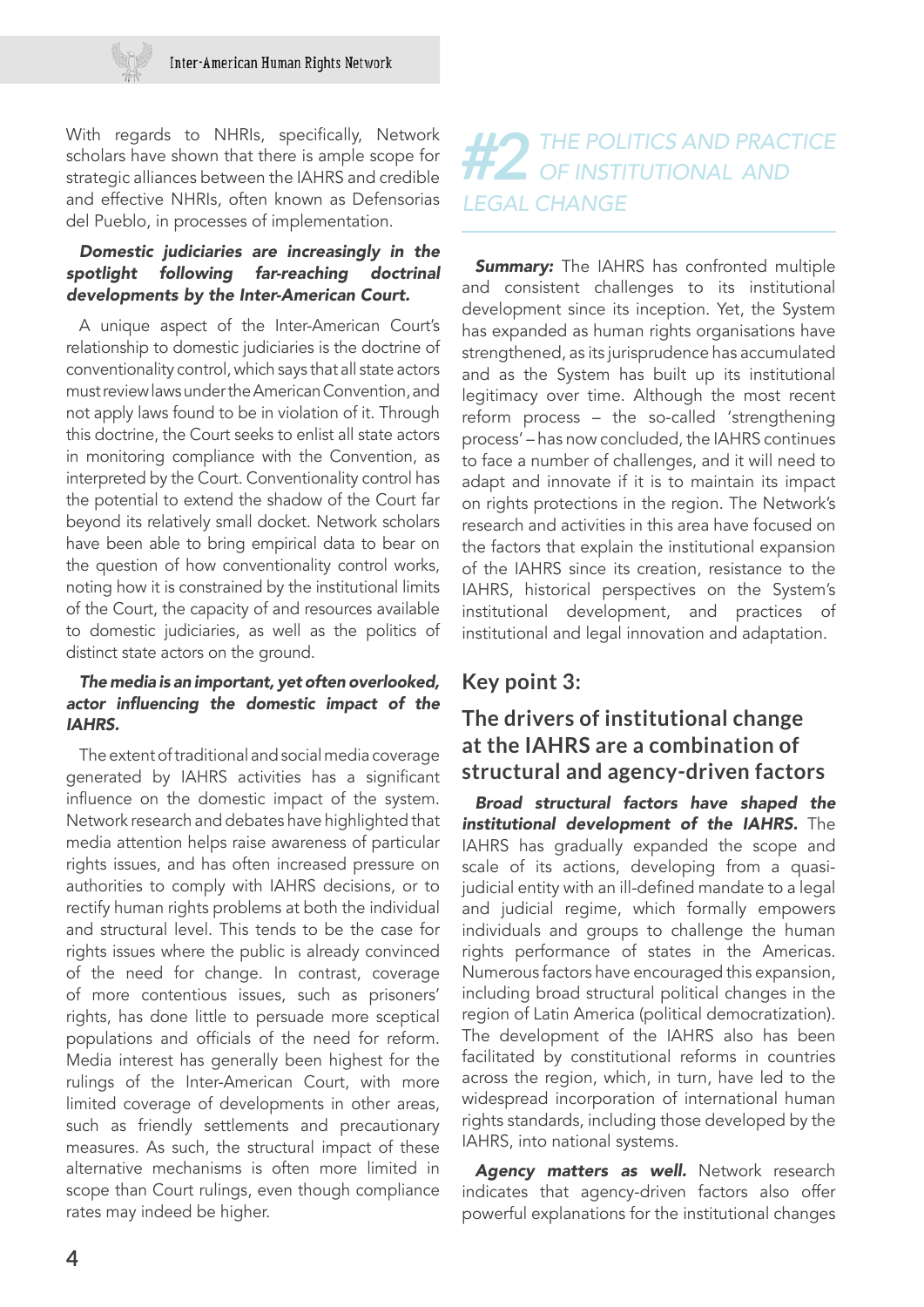

that the IAHRS has undergone. Non-governmental organisations (NGOs), in particular, have played a fundamental role in shaping the System's institutional evolution. Moreover, individual Commissioners, judges and officials at the IAHRS itself have proved fundamental to the expansion of the System by pushing the institutional boundaries of its mandate and by advancing new initiatives that build on the human rights standards and jurisprudence accumulated over time.

#### **Key point 4:**

#### **As the impact of the IAHRS grows, so, too, do the challenges to its authority**

Regional challenges to the IAHRS have their roots in the shifting regional politics of Latin America. In recent years, a number of states in the region have become increasingly strident in their challenges of the system, particularly when IAHRS decisions have run counter to important geopolitical and economic policy objectives. The rise of sub-regional organisations, such as UNASUR, has seen other incipient human rights mechanisms expand into areas that were previously the exclusive institutional remit of the IAHRS. Officials within these new institutions point to the exclusion of the United States and the organizations' firm grounding in Latin America as reasons for prioritizing these alternatives to the IAHRS. Relatedly, Network debates suggest that the continued lack of universal ratifcation of the System's major human rights instruments, particularly by Anglophone parts of the region, is likely to remain a source of criticism for those seeking to undermine IAHRS decisions and operations. Moreover, unlike in earlier periods of the System's institutional development, the region's governments are today nearly universally elected by popular vote. Network research highlights that the democratic credentials of governments have made the balancing act for the IAHRS between its role as a supranational human rights arbiter on the one hand, and the principle and practice of subsidiarity on the other, increasingly delicate. Such challenges have been evident in, for example, the Court's deliberations in relation to the applicability (or otherwise) of domestic reparation programmes, the rule of exhaustion of domestic remedies, and decisions handed down by domestic courts regarding reparations.

Transnational and domestic challenges to IAHRS jurisprudence risk damaging the IAHRS' authority and legitimacy in the eyes of its key stakeholders. At the transnational level, Network scholars point to cross-national resistance movements that target the System's developing jurisprudence and practice on particular human rights standards, such as women's or LGBTQ rights. Challenges at the domestic level can take many forms, from overturning IAHRS-inspired legislation to fomenting citizens' dissatisfaction with their experience with the IAHRS.

### **Key point 5:**

## **A historical perspective on the development of the IAHRS contributes to understandings of contemporary forms of resistance to the IAHRS**

Throughout its history, the IAHRS has regularly been subject to fierce criticisms, and it has operated in an often politically hostile regional context. Network scholars have developed historical analyses of the IAHRS to understand the sources of legitimacy and authority of the System. This scholarship has clearly established that the System has faced challenges on this front historically. One of the reasons why the Commission struggled in its early days, for example, was the perception that it had been created by the United States as part of its efforts to undermine the Cuban revolution. The System has also faced challenges from states and officials hostile to its expansion and/or to certain rulings. One crisis in the late 1990s arose as a result of attempts by the government of Alberto Fujimori in Peru to withdraw from the Court's jurisdiction. Over the past few decades, Brazil, Dominican Republic, Ecuador, Nicaragua, Peru, Trinidad and Tobago, and Venezuela have all variously suspended payment of organisational dues, (temporarily) withdrawn their ambassadors, claimed not to be bound by a particular Court judgment, and threatened to or actually denounced the American Convention following contested decisions.

A longer-term perspective on the IAHRS also helps us to understand contemporary political challenges facing the IAHRS. For example, while the threat of backlash from states is real.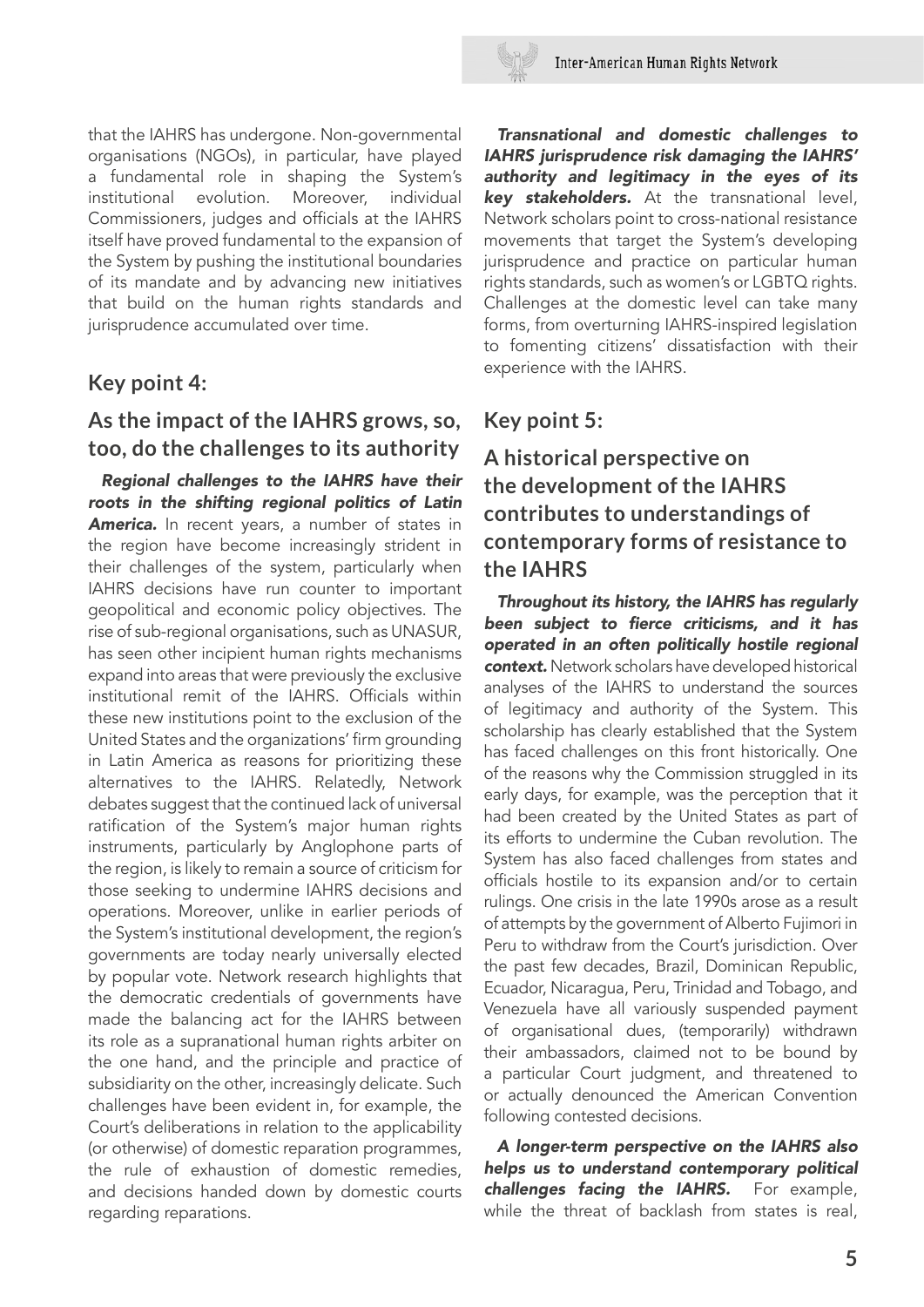the Network's research and debate suggests that it is important to differentiate between backlash and routine domestic judicial and political processes. Resistance may, in part, be an inevitable consequence of being an international human rights institution fulflling its institutional mandate of monitoring and scrutinizing the human rights records of states. Further, the resurgence of backlash reminds us that compliance is neither final nor finite. States can move away from implementing human rights standards just as they can move towards it.

#### **Key point 6:**

## **The IAHRS has undertaken important institutional innovations and adaptations in response to persistent political challenges**

Innovative practices: novel responses to contemporary human rights crises. The Network's research and activities have found widespread recognition in the scholarship that some of the procedural reforms the IAHRS has undergone have been positive. For example, changes to the reporting on compliance monitoring from written reports only to private hearings are credited with increasing institutional impact. Procedural changes are unlikely to be sufficient, however, as the historical record of the IAHRS indicates. New initiatives in recent years, such as creating a working group of experts to investigate the disappearances of students in Ayotzinapa, Mexico, have enabled impact in real time, rather than only as a result of years of extended legal proceedings. This institutional innovation could provide a model for future activities. Network scholars have also debated how the IAHRS could draw inspiration from other successful institutional models, such as that of the International Commission against Impunity in Guatemala (CICIG), as ways of lending expertise to the strengthening of domestic institutional responses.

Fostering institutional support: civil society participation in appointment procedures. There is important comparative scholarship on international tribunals that looks into the process and politics of appointments procedures. There has been less research, however, on the impact that particular judges and commissioners have

on their institutions, and how this shapes, in turn, the impact of the Inter-American System. Network scholars indicate that the appointments process in the IAHRS is becoming more politicized and that states are using appointments as a way to shape the Commission and Court into more deferential organs. These efforts to constrain the infuence of the System and to exert more subtle political control of its institutional development can be seen in attempts to secure appointments of officials who favour a minimalist system to both the Commission and the Court. At the same time, civil society groups are pushing to create more avenues for weighing in on appointments debates, and are focusing themselves on particular campaigns, such as the GQUAL campaign that advocates for gender balance in appointments ([http://www.](http://www.gqualcampaign.org) [gqualcampaign.org](http://www.gqualcampaign.org)). The Network has debated the need for clarity and transparency in the selection of individual cases as well as in the criteria and procedures for the appointments of officials. Important advances, external to the IAHRS, have recently taken place in this regard, as manifested, for example, in the work of the Independent Panel for the Election of Inter-American Commissioners and Judges.

The limited resources made available to the IAHRS is a major concern, making effective mitigation strategies critical. Network scholarship has highlighted the extent to which the IAHRS remains subject to considerable political and resource constraints. Consistent underfunding of the system continues to limit the scope for conducting proactive rights work and investigations. Moreover, the limited resources available to the IAHRS and, in particular, the Commission, have contributed to the emergence of a several-year long backlog of petitions. Such difficulties are likely to worsen given the consistently increasing workload of both the Commission and the Court. Assuming stagnant or only modestly rising funding in the coming years, the development of new models of action will inevitably mean that personnel and funds will be diverted away from existing areas of activity. Previous institutional changes – for example, expanding the work of the Commission's Rapporteurs – resulted in greater pressure being put on resources for processing petitions. Additionally, decisions to prioritise particular areas or activities are often not subject to the System's autonomous discretion. Institutional initiatives are often dependent on external donors,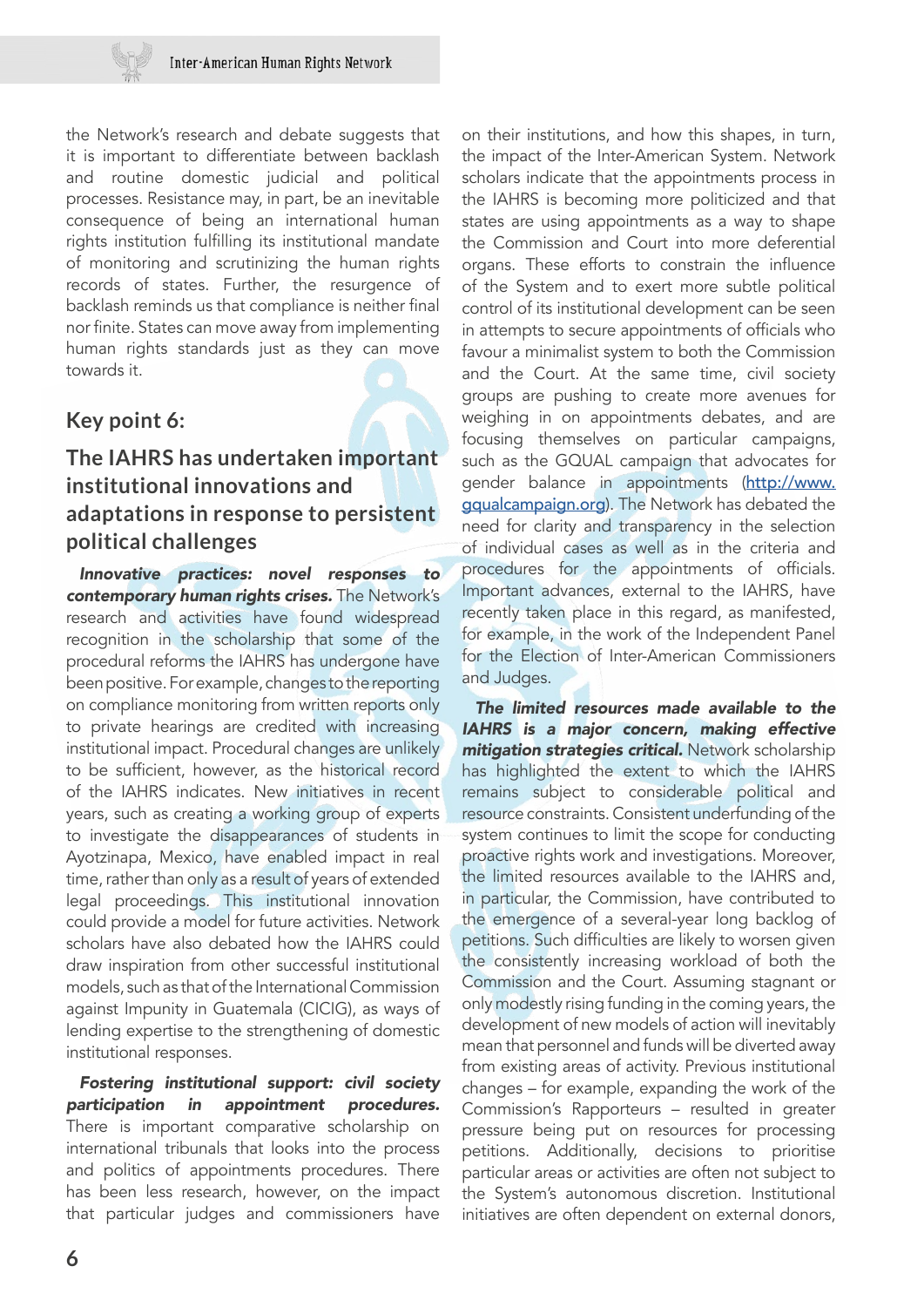

whose priorities may not necessarily align with those of the IAHRS. This is manifested, for example, in the current difficulties of the Commission to secure funding for its newly established Unit on Economic, Social and Cultural Rights. Seeking to boost funding from extra-regional donors, whether that entails state donors or private foundations, may appear attractive in the short-term, although such fundraising efforts may generate significant legitimacy and authority challenges from the System's detractors.

# **#3** CROSS-REGIONAL PERSPECTIVES ON HUMAN RIGHTS SYSTEMS

**Summary:** The three regional human rights regimes — in Africa, Europe and the Americas — as well as the United Nations' human rights system, have begun to stress the importance of crosssystem learning and diffusion. The potential of such exchanges is tremendous. Yet, important questions remain as to how to facilitate cross-regional learning, and what the objectives of such exchanges should be. More generally, these comparative perspectives are important not least because research and policy/advocacy communities have become overwhelmingly specialised, thereby preventing sustained and substantive cross-regional dialogues on issues of mutual concern. Network scholars' research highlights the potential of and challenges to learning between regional systems in the following areas: cross-fertilization of human rights standards and judicial dialogue; and comparisons of implementation mechanisms and best practices in different regional contexts.

#### **Key point 7:**

**Increased cross-fertilization of regional standards has the potential to advance human rights protections, meaningful judicial dialogue and academic research**

Examples of cross-regional diffusion of human rights jurisprudence have multiplied in recent years. Network scholars have examined

instances of cross-regional diffusion of human rights standards with particular reference to the advanced jurisprudence of the Inter-American Court on issues such as indigenous rights and the admissibility of amnesty laws, and its use by the European Court of Human Rights in specific cases. The scope for more extensive, regular, and purposeful processes of cross-fertilization is significant, particularly with regards to rights of vulnerable groups. Network debates have identifed several issues that would need to guide any regionally comparative research and advocacy work in this area, including: the similarities and differences of approaches to, and the relevant standards affecting, same groups in different regional systems; the mechanisms of diffusion of standards, interpretations, and practices between systems; different understandings of vulnerability; its effects on concerned groups and how they vary according to regional context; and, the extent to which regional systems affect the relationships between vulnerable groups, dominant rights-violating norms and/or majority societies. Network scholars have also addressed the relevance of debates in international law regarding the effects of legal fragmentation as human rights jurisprudence expands in different regional systems.

The potential of judicial dialogue both between regional human rights courts and between international and domestic courts, remains largely untapped. Regional human rights systems operate in a fertile environment of interlegality characterised by a plurality of domestic and international legal and judicial systems. This provides ample scope for judicial dialogue and exchange. Network research demonstrates that a degree of judicial dialogue is taking place, as evidenced in human rights jurisprudence on issues such as same sex marriage and the applicability of amnesties. Network debates on this topic suggest that genuine and substantive dialogue between judicial bodies must go beyond mere citations of other systems' jurisprudence. To fulfl its potential to advance rights protections, judicial dialogue must involve interactions of a more sustained and consistent nature. Diffusion and learning, however, are attractive but ambiguous concepts. For crossregional learning to be effective, scholars and practitioners alike need to specify: what is to be learned; how learning takes place; and how to assess whether learning has occurred or not.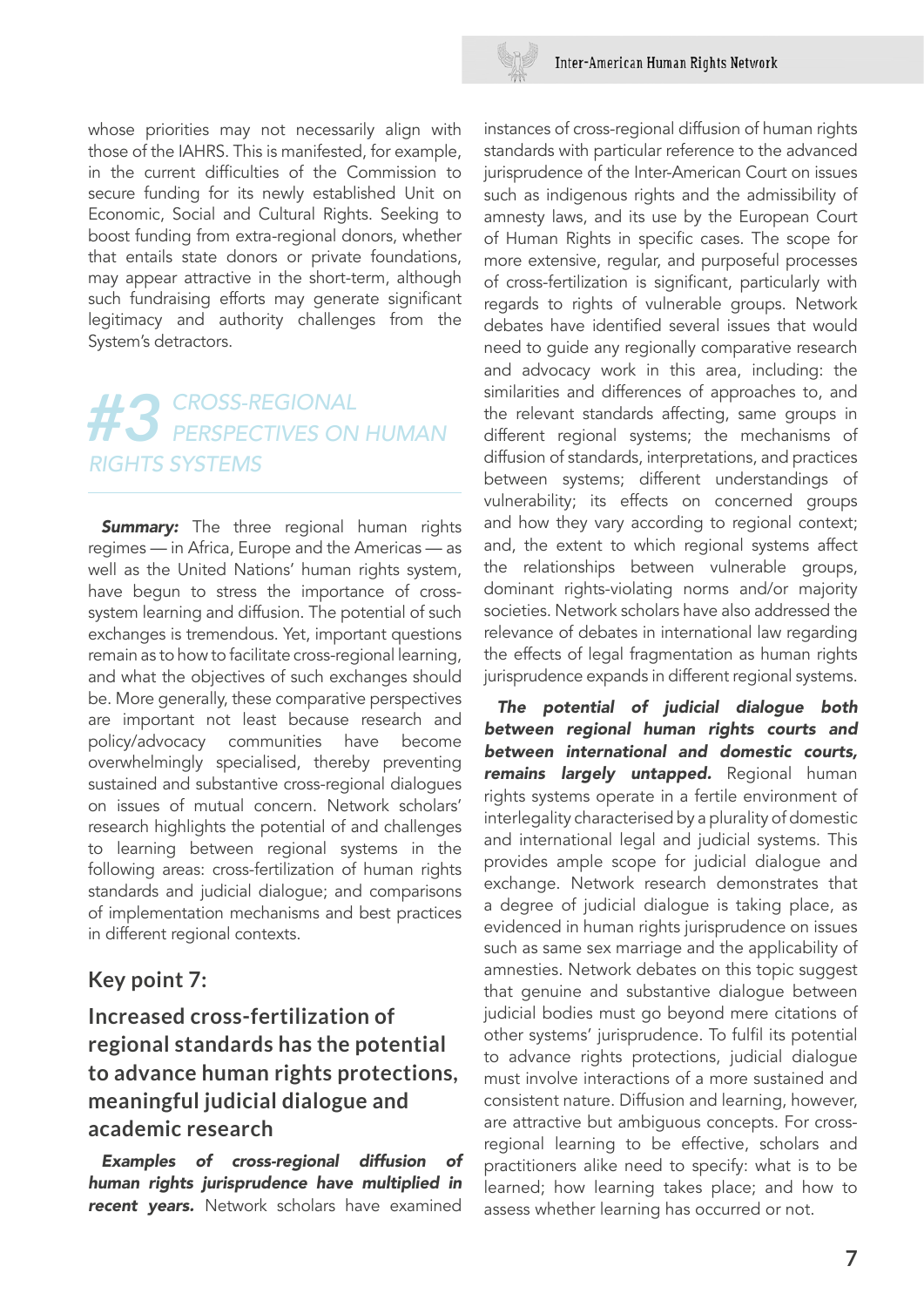#### **Key point 8:**

## **There is a largely unexplored potential to learn broader lessons from comparisons of implementation mechanisms and best practices in different regional contexts**

Regional human rights systems would benefit from sustained dialogue regarding policy responses and administrative practices. Network research highlights in this area include:

Comparative insights: Network scholars have conducted research on interim measures (precautionary and provisional measures in the IAHRS) that illustrate the important general lessons that can be learned from comparing the same type(s) of mechanisms in different regional contexts.

Insights from the European Court of Human **Rights:** Network research has examined the use of pilot cases/leading cases in the European System, and the utility of such procedures for the IAHRS. The IAHRS regularly issues structural reform orders in the operative section of its judgments. It has also experimented with prioritisation of structural cases, with more limited success to date. The experience of the European System shows that such procedures, when carefully implemented, can bring advances in particular thematic areas. Similarly, in the European system, the 'margin of appreciation' doctrine has been developed in the practice of the Court and extensively applied. The Inter-American Court has historically avoided this doctrine in its jurisprudence, but some judges have, in recent years, expressed increasing willingness to consider its application in the region.

Insights from the IAHRS: Network scholars have also shown the importance of substantive civil society participation in the IAHRS, and the stark contrasts in this regard with the European System. The central monitoring organ of the Council of Europe, the Committee of Ministers, has traditionally operated in a generally non-transparent manner, with highly limited access for civil society participation to its proceedings. The lessons learned from civil society participation in the IAHRS are therefore very significant for the European System.

**Collaborative practices:** The evolving practice of issuing joint press releases by independent experts of the UN, the IAHRS, and the African System, provides important opportunities to develop joint responses to particularly pressing, and common, human rights challenges. More permanent means of sharing information between regional and universal bodies could allow for the design of more effective institutional responses to current and future human rights challenges.

**Regional context matters.** The regional systems share a number of common challenges, notably their increasing workloads in the context of changing rights environments, particularly in Europe and the Americas. Cross-regional collaboration serves to exchange significant experiences, policy responses to human rights challenges of mutual concern, and best practices. Despite the broad potential of cross-system learning and diffusion, context still matters, and due consideration to regional and local specificities need to be given. Network scholarship has demonstrated the importance for scholars and practitioners alike to understand the ways in which different contexts can change or alter the way that particular mechanisms and practices perform "on the ground."

#### **Key defnitions:**

**Compliance:** Human rights compliance broadly refers to the process by which a state conforms with a specified legal rule, and more narrowly to the implementation of an international Court ruling.

Impact: Human rights impact is an inherently complex process and the outcome of multiple forces. As such, Network scholars have eschewed an abstract understanding of 'impact' of the IAHRS on domestic human rights. Rather, they have developed a grounded and contextual understanding of how the IAHRS infuences the politics and struggles between actors and institutions seeking to advance the realisation of human rights and those who resist such social and political change.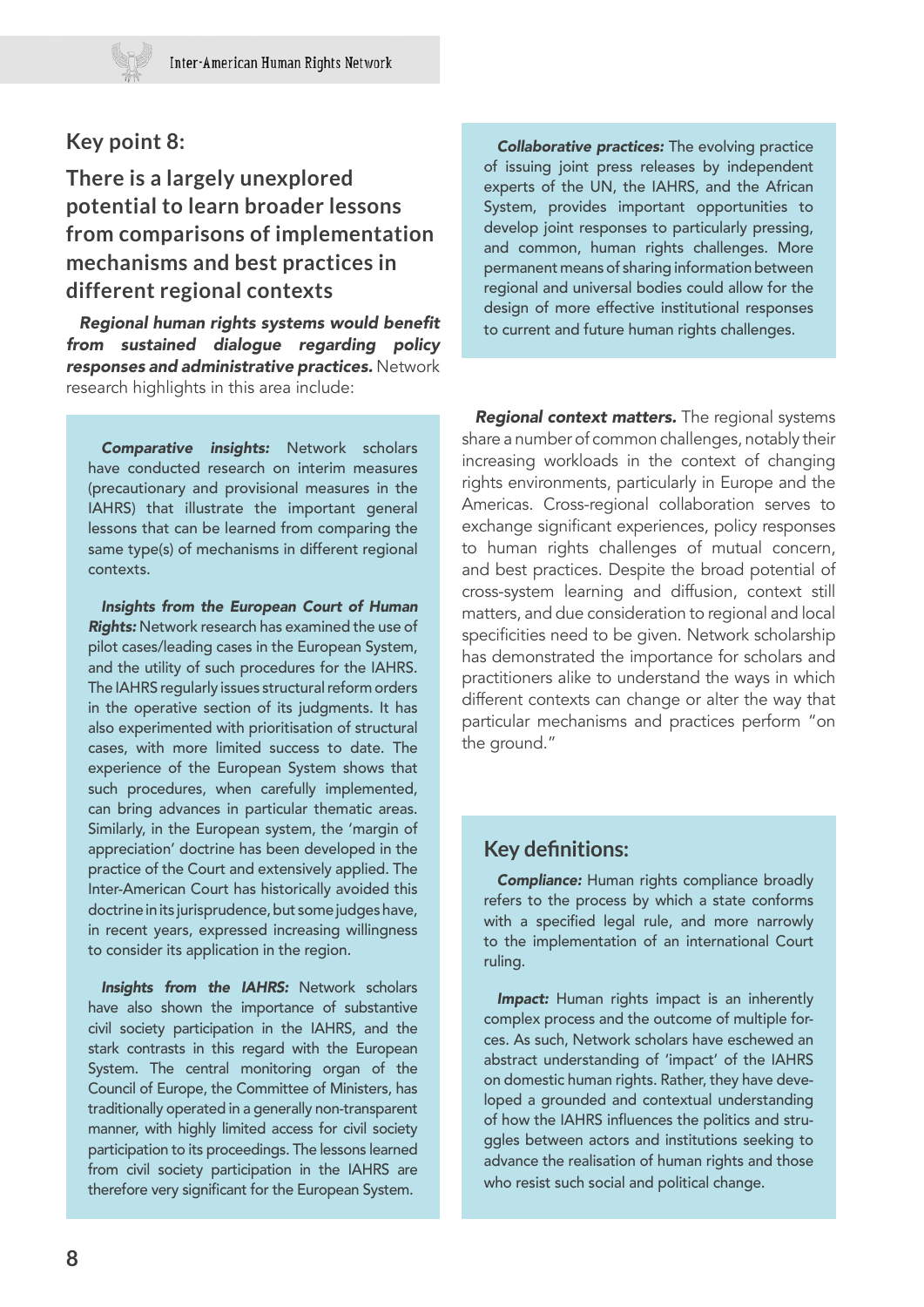

# **IMPLICATIONS AND FUTURE RESEARCH PRIORITIES**

The Network's research and activities outlined in this Refective Report have generated the following research priorities for Network members and for scholars working on the IAHRS:

## **Assessing Compliance** and Impact

1. Continue to identify best practices for compliance and assess how best to facilitate their dissemination across domestic actors, states, and even across regional and international human rights systems.

2. Strengthen the capacity of researchers and the IAHRS to conduct regular, empirically-based, assessments of the relative effects of different IAHRS mechanisms through the development of dedicated database projects.

3. Develop further insights on the potential of and obstacles to a range of domestic actors and institutions to act as 'agents' of implementation/compliance, especially the media, which previously has not been a topic of much research.

4. Examine the factors that enable and constrain the impact of strategic litigation before the IAHRS.

5. Advance existing scholarly research on public support for human rights in the form of large-scale surveys, in-depth qualitative research and focus groups, among other methods, to generate insights on the perceived legitimacy and functioning of the IAHRS.

6. Examine the effect of strategic coordination among IAHRS mechanisms and consider how the composite mechanisms of the IAHRS may best coordinate and complement each other's activities.

# **B.** The Politics and Practice of Institutional and Legal Change

7. Advance understandings of which types of cases and contexts are most likely to incite backlash and resistance, which actors on the international, regional and domestic scales engage in backlash, and the forms that such backlash takes.

8. Examine how backlash to the IAHRS affects its impact and assess how the IAHRS can best respond to mitigate the effects of backlash.

9. Promote ways to share lessons on dealing with backlash across the various regional and international human rights systems, all of whom are dealing with their own forms of state resistance.

10. Support the strengthening of inter-disciplinary scholarship on the history and contemporary institutional development of the IAHRS, including by developing a more robust historiography of the IAHRS on the basis of archival research and oral histories.

11. Evaluate the effectiveness of the IAHRS' innovative institutional responses to urgent human rights situations.

# *C.* Cross-Regional Perspectives on Human Rights Systems

12. Advance scholarly research on policy diffusion to explore the processes and procedures that best enable cross-system learning and to assess which lessonslearned and best practices are most likely to 'travel' across human rights systems and why.

13. Develop indicators to assess if and how cross-system learning and diffusion has taken place.

14. Construct platforms to allow for the systematisation and publication of human rights mechanisms' operational information, with a view to increasing transparency and allowing more rigorous scholarly comparative analysis of the effectiveness of the various internal processes and procedures.

15. Support cross-regional dialogues concerning the utility of a variety of procedures, policies and practices, in different regional contexts.

16. Create ongoing collaboration with other human rights systems. There is ample scope for the IAHRS to strengthen institutional collaboration with other human rights systems in order to develop mechanisms to share and disseminate best practices and institutional experiences. A permanent means of sharing information between regional and universal bodies would allow both to design more effective solutions to current and future human rights challenges. Improved collaboration between the IAHRS and other human rights mechanisms would enable joint evaluation of current and upcoming challenges, as well as the development and dissemination of best practice techniques to address them.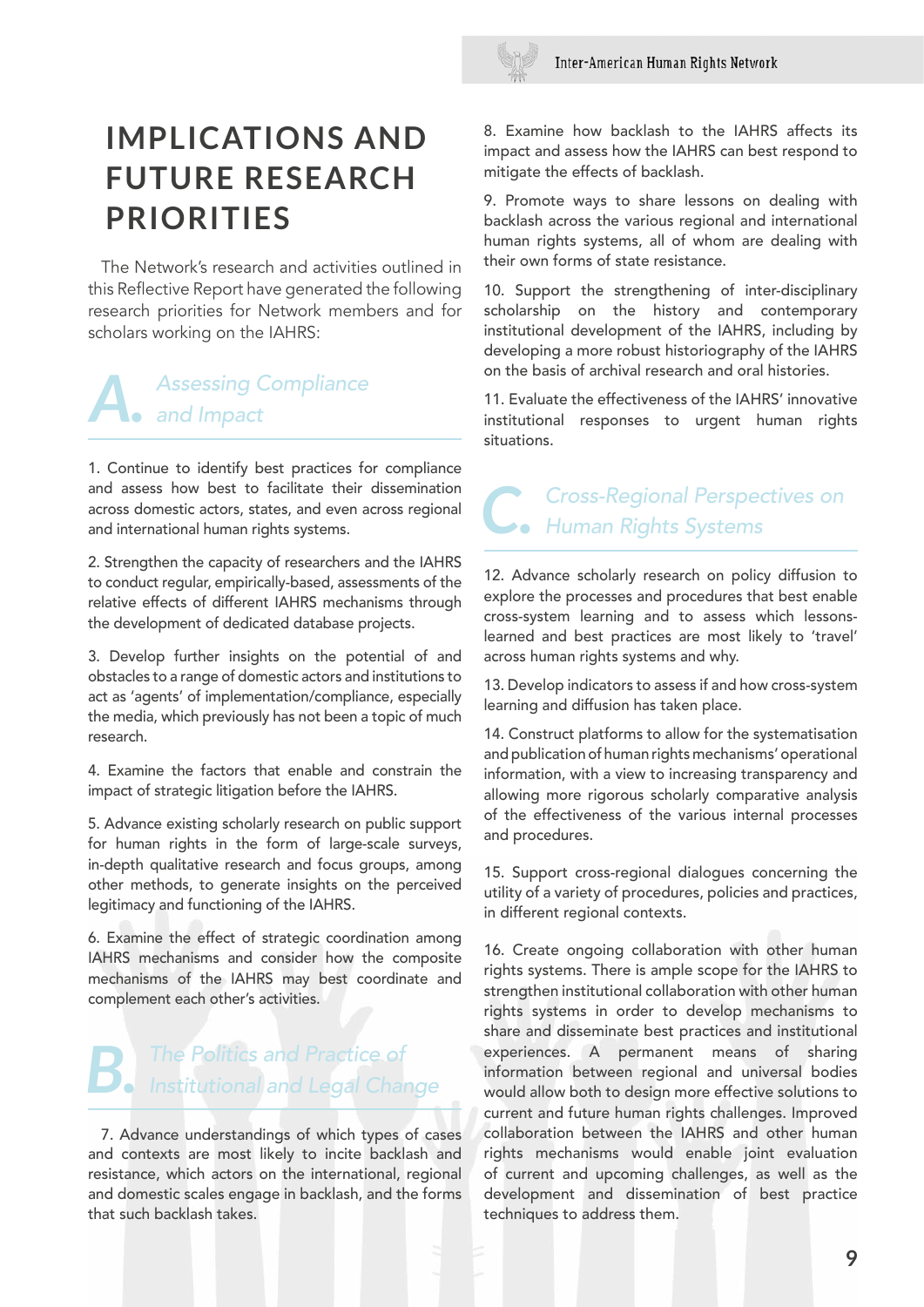# **SCHOLARLY CONTRIBUTIONS TO THE IAHRS**

The Network has identifed a set of broad contributions that scholarly research on the IARHS can make, including:

**1.** Systematisation and publication of the **IAHRS'** operational information. The absence of systematised and comprehensive data on many areas of the IAHRS' activities continues to prevent rigorous analysis of the System. This shortcoming makes it challenging for the IAHRS to accurately identify and rectify problematic areas of its activities and to promote evidence-based reform. Strategic partnerships with academic institutions and individual scholars with the required expertise would significantly strengthen the capacity of the IAHRS to conduct such assessments.

2. Improving access to the IAHRS'<br>archives and operational information for researchers. The transparency of the IAHRS' activities and increasing availability of operational information would enable more comprehensive scholarly assessment of the effectiveness of the various internal processes and procedures, which could both inform future policy debate and help respond to criticism levelled against rights mechanisms by their opponents. In this endeavour, improving scholarly access to the IAHRS' archives and operational information would advance the robust, empirically-based research needed to inform policy decisions, though any such initiative would undoubtedly need to respect the confidentiality of much of the information processed by the IAHRS. In concrete terms, scholars can bring their expertise and practical experiences to bear on effective systematisation of information and database management, as well as reliable safe-keeping of historical records and communications. Moreover, this is not only an issue of overcoming an impediment to empirically-based research of the IAHRS;

it is also a principled matter of transparency. For an institution that regularly exhorts governments to improve access to information, to disseminate the truth about violations, and that seeks to promote freedom of expression and other related values, imposing undue restrictions on access can prove damaging to its legitimacy.

**3. Support the strengthening of a communi-**<br> **ty of scholarship on the IAHRS.** The IAHRS enjoys the backing of a growing community of critical supporters who continuously review its various activities. There is a pressing need for such regular monitoring of IAHRS operations and for a sustained sober assessment of its performance. Although important work is already taking place in this regard, increased critical deliberation of the IAHRS' activities is required in order to contribute to the ongoing process of quality control of the System.

**4. Academic multi-disciplinarity.** As a human rights system based on international law, legal and jurisprudential analysis of the System is obviously indispensable. But any robust assessment of the System requires contributions from other scholarly disciplines as well. From critical evaluations of the impact of the activities of the IAHRS on domestic human rights protections, to strategic assessments of the political opportunities and constraints it faces, multi-disciplinary perspectives on the System are vital.

**5. Fostering cross-regional exchanges and learning.** The importance of communication and cooperation across regional human rights mechanisms has become increasingly clear. Permanent mechanisms for sharing information between regional and universal bodies should be established to allow the design of more effective solutions to current and future human rights challenges. Such mechanisms could include new exchanges, training visits, dissemination tools and better methods for sharing jurisprudential developments among the various human rights mechanisms. Scholars and academic institutions could contribute their expertise and practical experiences to such endeavours through training and institutional support, and by offering vital platforms for critical and evidence-based discussions.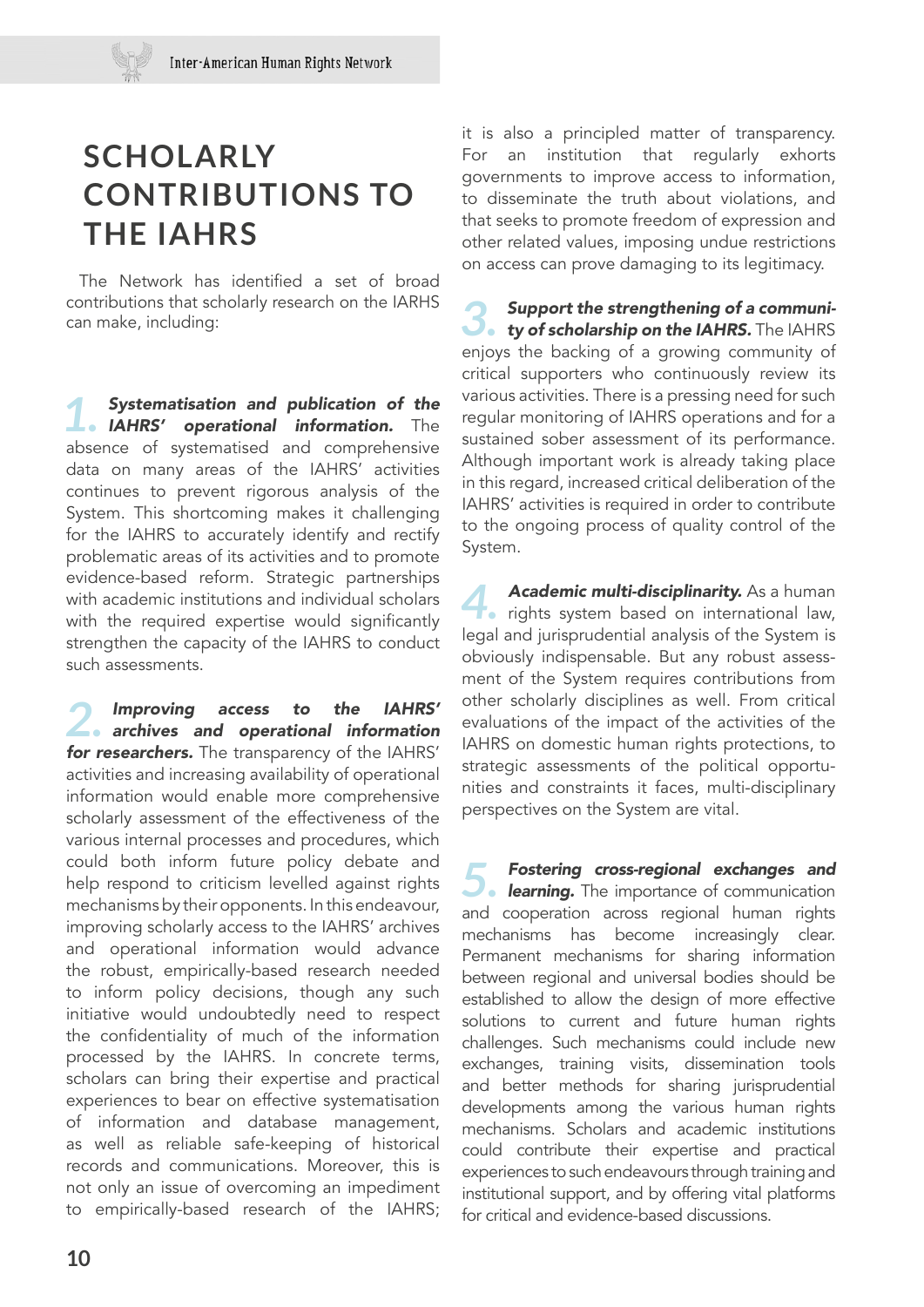# **Annex**

## **Background on the Inter-American System**

### **The Inter-American Human Rights System (IAHRS):**

The Inter-American Human Rights System (IAHRS) comprises a series of mechanisms and structures designed to protect and promote the rights of individuals and groups in the Americas. Its principal components are the Inter-American Commission on Human Rights ("the Commission" or "the IACHR") and the Inter-American Court of Human Rights ("the Court" or "the IACtHR"). Both institutions fall within the broader organisational structure of the Organization of American States (OAS); a regional body with 35 member states from across the Americas.

### **The Inter-American Commission on Human Rights (IACHR):**

The main role of the Commission – created in 1959 and based in Washington D.C. – is to assess petitions concerning allegations of human rights abuses fled against member states of the OAS. Complaints can be lodged by petitioners concerning alleged violations of any of the civil, political, social, economic and cultural rights contained in the various human rights instruments developed by the Inter-American System. For cases to be admitted, petitioners must have first exhausted all domestic legal channels. Following the admission of a petition, the Commission will seek, wherever possible, to guide the petitioners and the respondent state to a mutually acceptable resolution (referred to as a friendly settlement) of the issue. If this proves unsuccessful, the Commission will make non-binding recommendations for remedial action on the part of the state involved and can, in certain circumstances, refer the case to the Inter-American Court of Human Rights. In serious

and urgent situations, the Commission may also request that a state adopt so-called precautionary measures to prevent irreparable harm to persons. In addition to these, largely responsive, mechanisms, the Commission performs a number of more proactive functions including carrying out in-country visits, conducting research, and raising awareness of particular rights issues and areas of concern.

## **The Inter-American Court of Human Rights (IACtHR):**

For a case to be heard by the Inter-American Court – set up in 1979 and based in San José, Costa Rica – it must either be brought by one OAS member state against another or, in the case of non-state actors, have already completed the petition procedure before the Commission. The Court has jurisdiction only over the approximately two-thirds OAS member states that have ratifed the American Convention on Human Rights, and that have additionally accepted the Court's contentious jurisdiction. Unlike the Commission, the Court is able to order states to make compensation payments to victims of human rights violations. In addition, the Court can instruct states to take other steps to rectify violations, such as publicly acknowledging their liability for offences, initiating domestic criminal proceedings against perpetrators, and/or making amendments to problematic areas of domestic legislation. The Court may also issue advisory opinions on the interpretation of the American Convention or of other treaties on the protection of human rights in the Americas. Similar to the Commission, when individuals are deemed to be at immediate risk of serious harm, the Court may call on states to implement emergency protective measures (so-called provisional measures).